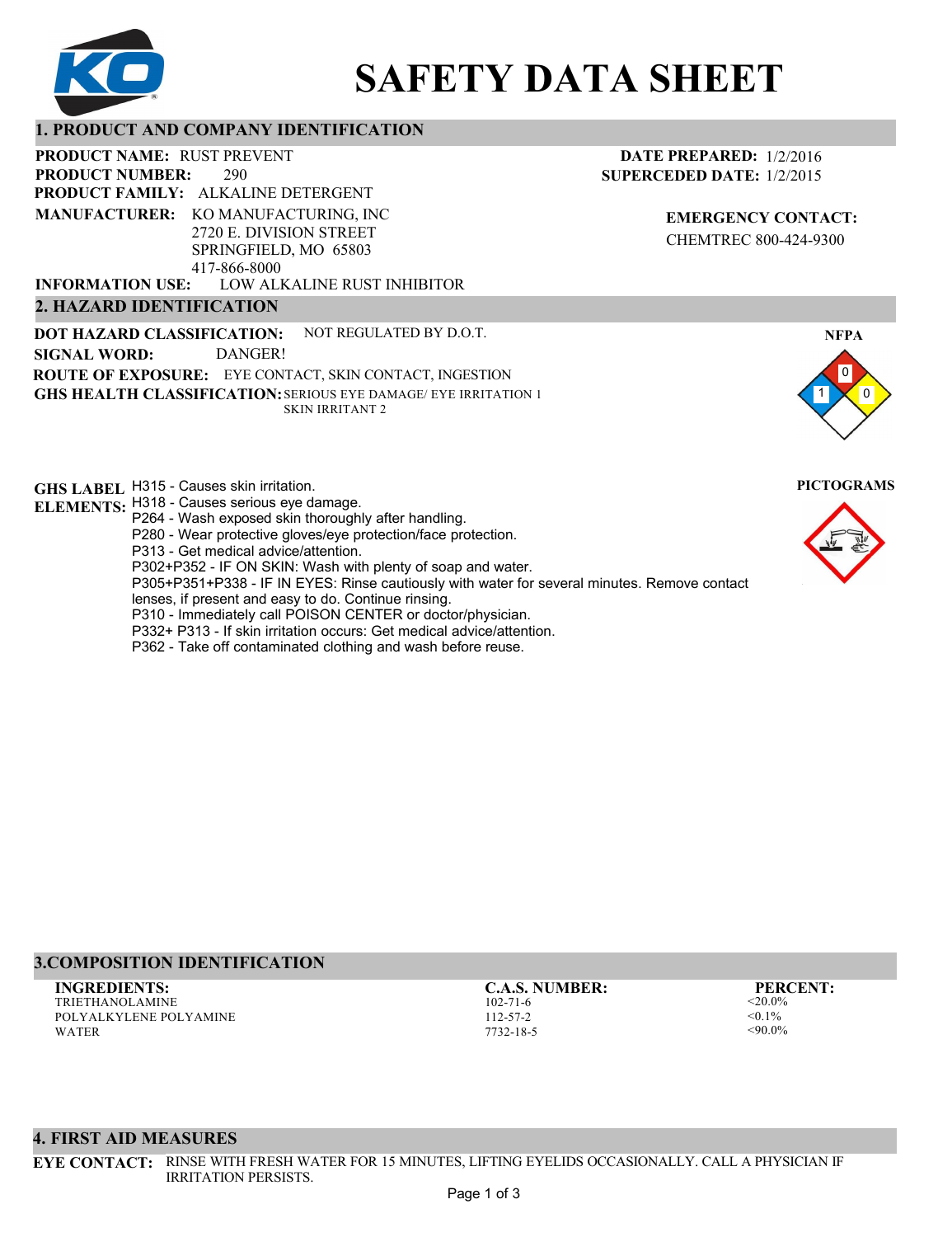290 **PRODUCT NUMBER: PRODUCT NAME: RUST PREVENT** 

### **DATE PREPARED:** 1/2/2016 **SUPERCEDED DATE:** 1/2/2015

### **4. FIRST AID MEASURES - CONTINUED**

**SKIN CONTACT:** RINSE WITH PLENTY OF FRESH WATER AND REMOVE CONTAMINATED CLOTHING IMMEDIATELY. CALL A PHYSICIAN IF IRRITATION PERSISTS.

**INGESTION:** DO NOT INDUCE VOMITING. CALL A PHYSICIAN IMMEDIATELY. IF CONSCIOUS, GIVE LARGE QUANTITIES OF WATER. DO NOT GIVE ANYTHING BY MOUTH IF UNCONSCIOUS.

**INHALATION:** IF OVERCOME BY EXPOSURE, REMOVE VICTIM TO FRESH AIR IMMEDIATELY. GIVE OXYGEN OR ARTIFICIAL RESPIRATION AS NEEDED. CALL A PHYSICIAN IMMEDIATELY.

### **5. FIRE FIGHTING MEASURES**

**FLAMMABLE PROPERTIES:** NON FLAMMABLE.

**FLASH POINT:** DOES NOT FLASH.

**SUITABLE EXTINGUISHING MEDIA:** DRY CHEMICAL, FOAM OR CARBON DIOXIDE, WATER SPRAY.

**UNSUITABLE EXTINGUISHING MEDIA:** NOT ESTABLISHED.

**SPECIFIC HAZARDS ARISING** NONE KNOWN.

**FROM THE CHEMICAL:**

**PROTECTIVE EQUIPMENT AND PRECAUTIONS FOR FIREFIGHTERS:** APPPROVED) AND FULL PROTECTIVE GEAR. WEAR SELF-CONTAINED BREATHING APPARATUS (PRESSURE DEMAND MSHA/NIOSH

### **6. ACCIDENTAL RELEASE MEASURES**

**PERSONAL PRECAUTIONS:** AVOID CONTACT WITH EYES AND SKIN. SPILL AREA MAY BE SLIPPERY. WEAR PROPER PROTECTIVE EQUIPMENT WHEN DEALING WITH RELEASE.

**ENVIRONMENTAL PRECAUTIONS:** CONTAIN SPILL TO AVOID RELEASE TO THE ENVIRONMENT. KEEP CONTAINER TIGHTLY CLOSED WHEN NOT IN USE.

**METHODS FOR CONTAINMENT** COLLECT FOR DISPOSAL USING AN INERT ABSORBENT MATERIAL AND TRANSFER TO A **AND CLEAN-UP:** CONTAINER FOR REUSE OR DISPOSAL.

### **7. HANDLING AND STORAGE**

**HANDLING:** HANDLE WITH CARE AND AVOID CONTACT WITH EYES AND SKIN. ALWAYS WEAR PROPER CHEMICAL RESISTANT PROTECTIVE EQUIPMENT 29CFR1910.132-138. WASH THOROUGHLY AFTER HANDLING.

**STORAGE:** STORE IN A COOL, DRY PLACE. KEEP OUT OF REACH OF CHILDREN. KEEP LID TIGHTLY CLOSED WHEN NOT IN USE.

### **8. EXPOSURE CONTROLS/PERSONAL PROTECTION**

**ENGINEERING CONTROLS:** NONE REQUIRED UNDER NORMAL USE.

**EYE / FACE PROTECTION:** CHEMICAL SAFETY GLASSES.

**SKIN PROTECTION:** CHEMICAL RESISTANT GLOVES.

**THRESHOLD LIMIT VALUE (TLV):** TRIETHANOLAMINE, 5 MG/M³

### **9. PHYSICAL AND CHEMICAL PROPERTIES**

**PHYSICAL STATE:** LIQUID. **APPEARANCE:** CLEAR AMBER LIQUID.

**ODOR:** LIGHT SOLVENT SCENT.

**BOILING POINT:** NOT ESTABLISHED.

**FREEZING POINT:** NOT ESTABLISHED.

**SPECIFIC GRAVITY:** 1.03

**pH (1%):** 9.5-10.5

**EVAPORATION RATE:** LESS THAN 1.

**FLASH POINT:** DOES NOT FLASH.

**LOWER FLAMMABILITY/EXPLOSIVE LIMIT:** NOT ESTABLISHED.

**UPPER FLAMMABLE/EXPLOSIVE LIMIT:** NOT ESTABLISHED.

**AUTO-IGNITION TEMPERATURE:** NOT ESTABLISHED.

**VISCOSITY: REALITIVE DENSITY:** 8.6 LBS./GL. **SOLUBILITY: VAPOR PRESSURE:** NOT ESTABLISHED. **VAPOR DENSITY:** NOT ESTABLISHED. **DECOMPOSITION** NOT ESTABLISHED. **TEMPERATURE: PARTICAL COEFFICIENT:** NOT ESTABLISHED. **N-OCTANOL/WATER** NOT ESTABLISHED. SOLUBLE.